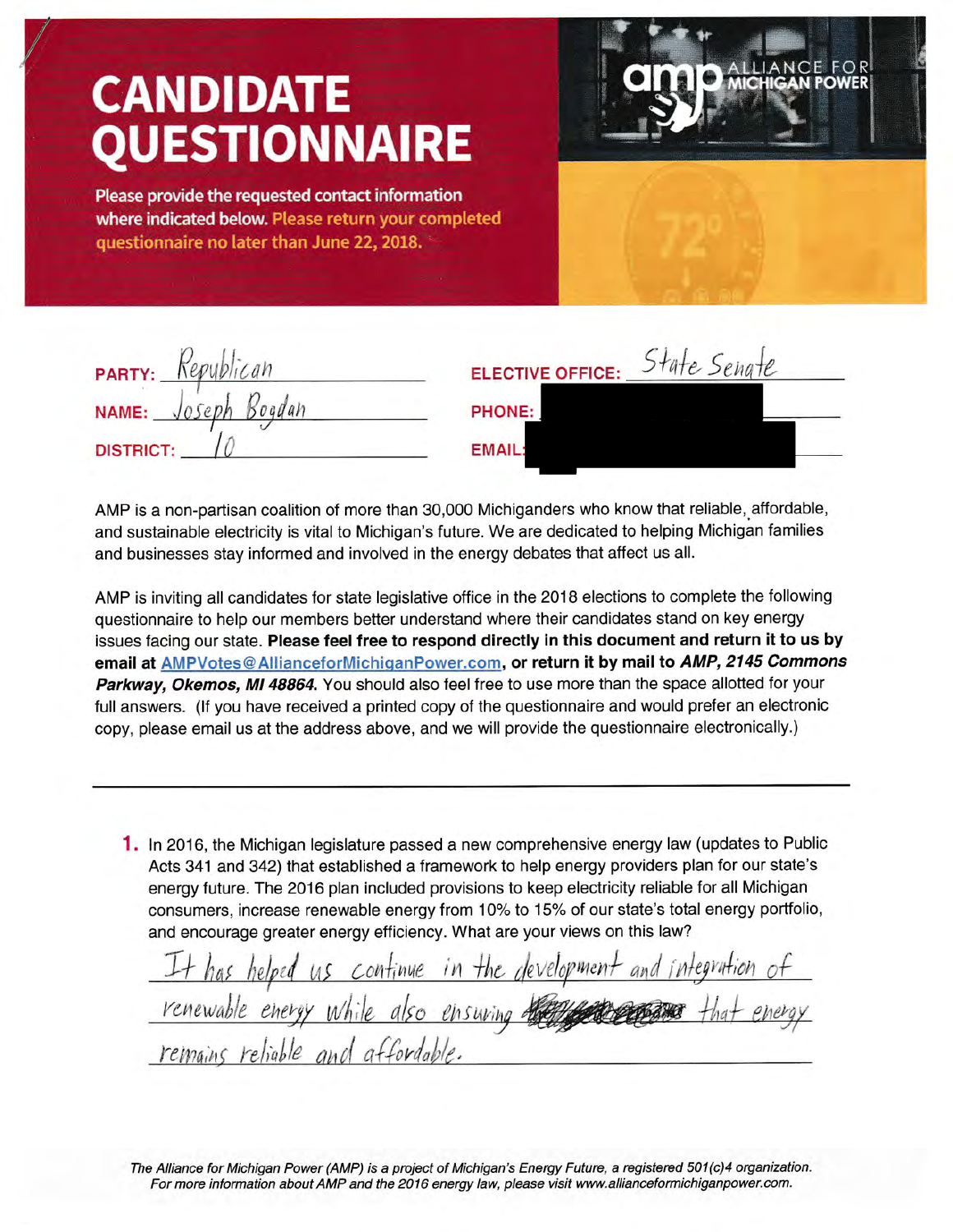2. The 2016 energy law also moved Michigan to using Integrated Resource Plans (IRPs). IRPs centralize and standardize planning for our electric system using a transparent process overseen by the Michigan Public Service Commission (MPSC). The IRP process is designed to ensure investments in our electric system achieve our goals of affordability, reliability, and sustainability in the most balanced way possible. Do you think IRPs provide a good framework to support Michigan's energy needs moving forward? (Please circle your answer below and explain why you do or don't support the IRP process for Michigan.)

a. Yes. (Please explain.) Yes; they enable and empower providers to be move efficient and effective in serving the people of Michigan b. No. (Please explain.)

3. Michigan consumers pay for electricity based on how much energy they use and when they use it (i.e., electricity consumed during "peak hours" costs more than electricity consumed during "non-peak hours"). This approach minimizes the subsidizing of electricity costs for one consumer by other consumers. Do you believe this is the right way to establish consumer costs? Are there any instances in which you would support subsidies for some types of energy or some types of consumers?

Yes, it is to a good way to help keep costs down for everyoneworking together to be more efficient whenever we can.

4. Michigan's energy infrastructure is aging and requires new investments to maintain safe and reliable service. Technologies like smart meters and grid sensors are making our energy grid more efficient and resilient. How important do you believe it is for Michigan to invest in its energy infrastructure?

Investing in our infrastructure is highly important: the failure of the energy strainfrastructure (power outages, etc.) can cost businesses tens of thousands of dollars in lost sales and damaged goods! Ensure this easily via Build-A-Budget! See the attachments!

5. Recently, the Michigan Public Service Commission approved a new policy for rooftop solar users. This new policy allows energy providers to recoup the costs associated with maintaining